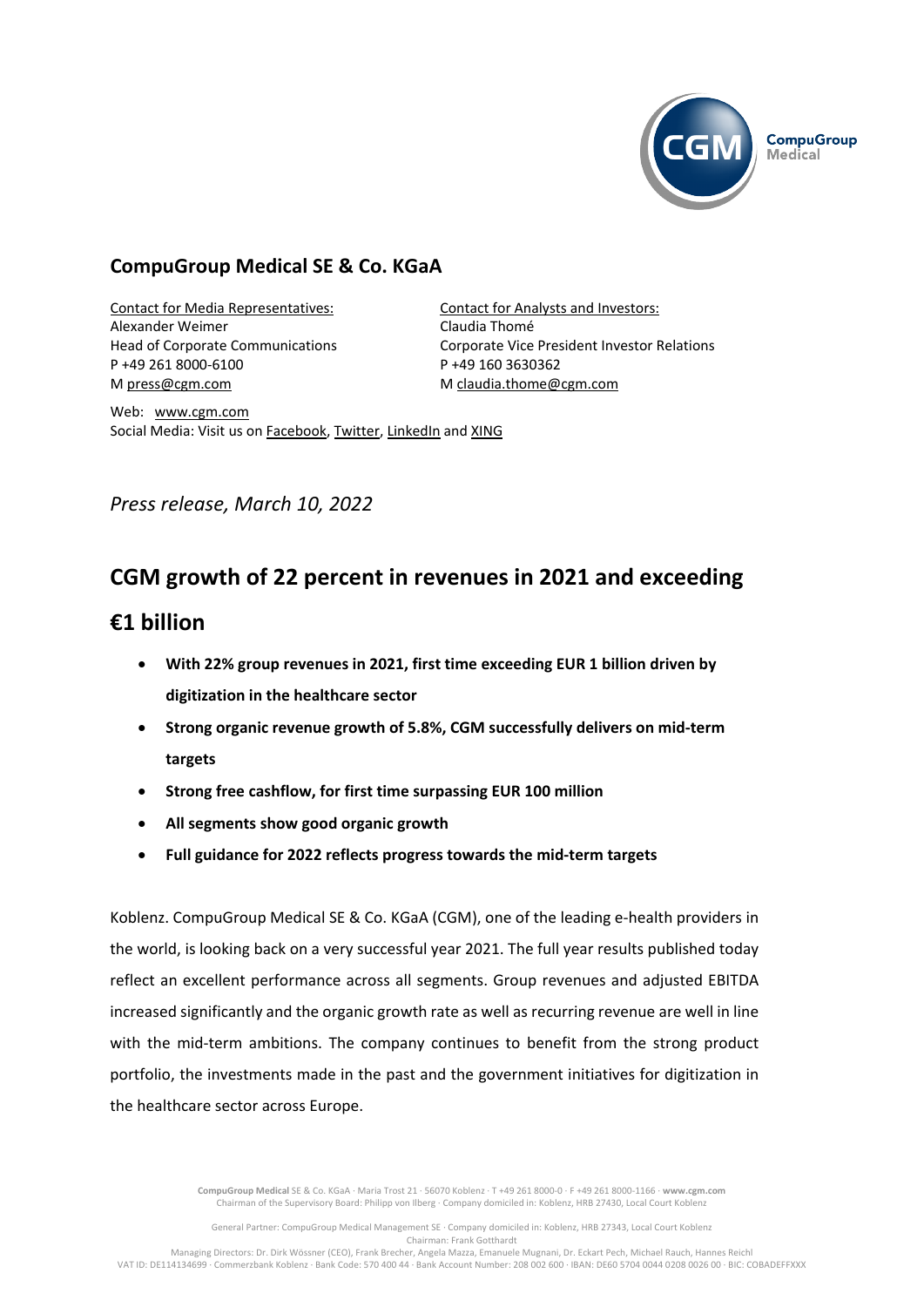

Against the backdrop of these excellent results and with a view to the accelerating digital transformation, CompuGroup Medical CEO Dr. Dirk Wössner is also very optimistic about the coming years: "In Germany, but also in many other countries, we expect a continued drive of digitization for doctors, hospitals and other healthcare providers. This includes requirements for both security and the scope of digital services and data processing in healthcare. Our customers know that we will stand by their side with tailored products even in these challenging times. And we will stick to this course in 2022."

## **Group: Excellent revenue growth and strong free cashflow**

With group revenues 2021 increasing by 22% to EUR 1.025 billion (2020: EUR 837 million) CGM showed a strong development well on track regarding the mid-term ambitions. Organically – i.e. adjusted for consolidation and currency effects – revenues rose by 5.8%. Adjusted EBITDA reached EUR 224 million in line with the guided range of EUR 210 million to EUR 230 million, corresponding to an EBITDA margin of 21.9%. Against the backdrop of the planned investments made in 2021 for further strengthening CGM's excellent market position and delivering sustainable growth in the future, the operating margin stood very solid at 21.9% (2020: 25.7%). Another major step has been taken towards the ambition of reaching a recurring revenue proportion of 70% by 2025. The share of recurring revenues amountsto 65% of total revenues, compared to 63% in 2020.

After a strong finish in the fourth quarter, free cash flow reached an absolute new height at EUR 101 million in FY 2021 versus EUR 95 million in the previous year. Consolidated net income was EUR 69 million (previous year: EUR 73 million). Adjusted earnings per share (diluted) amounted with EUR 1.95 in 2021 at the upper end of the guided range from EUR 1.70 to 1.95 (previous year: EUR 1.90).

"Our investment initiative is paying off. With organic growth of close to 6%, we have taken CGM to a new level of growth whilst at the same time delivering a very strong free cash flow

> **CompuGroup Medical** SE & Co. KGaA · Maria Trost 21 · 56070 Koblenz · T +49 261 8000-0 · F +49 261 8000-1166 · **www.cgm.com** Chairman of the Supervisory Board: Philipp von Ilberg · Company domiciled in: Koblenz, HRB 27430, Local Court Koblenz

General Partner: CompuGroup Medical Management SE · Company domiciled in: Koblenz, HRB 27343, Local Court Koblenz Chairman: Frank Gotthardt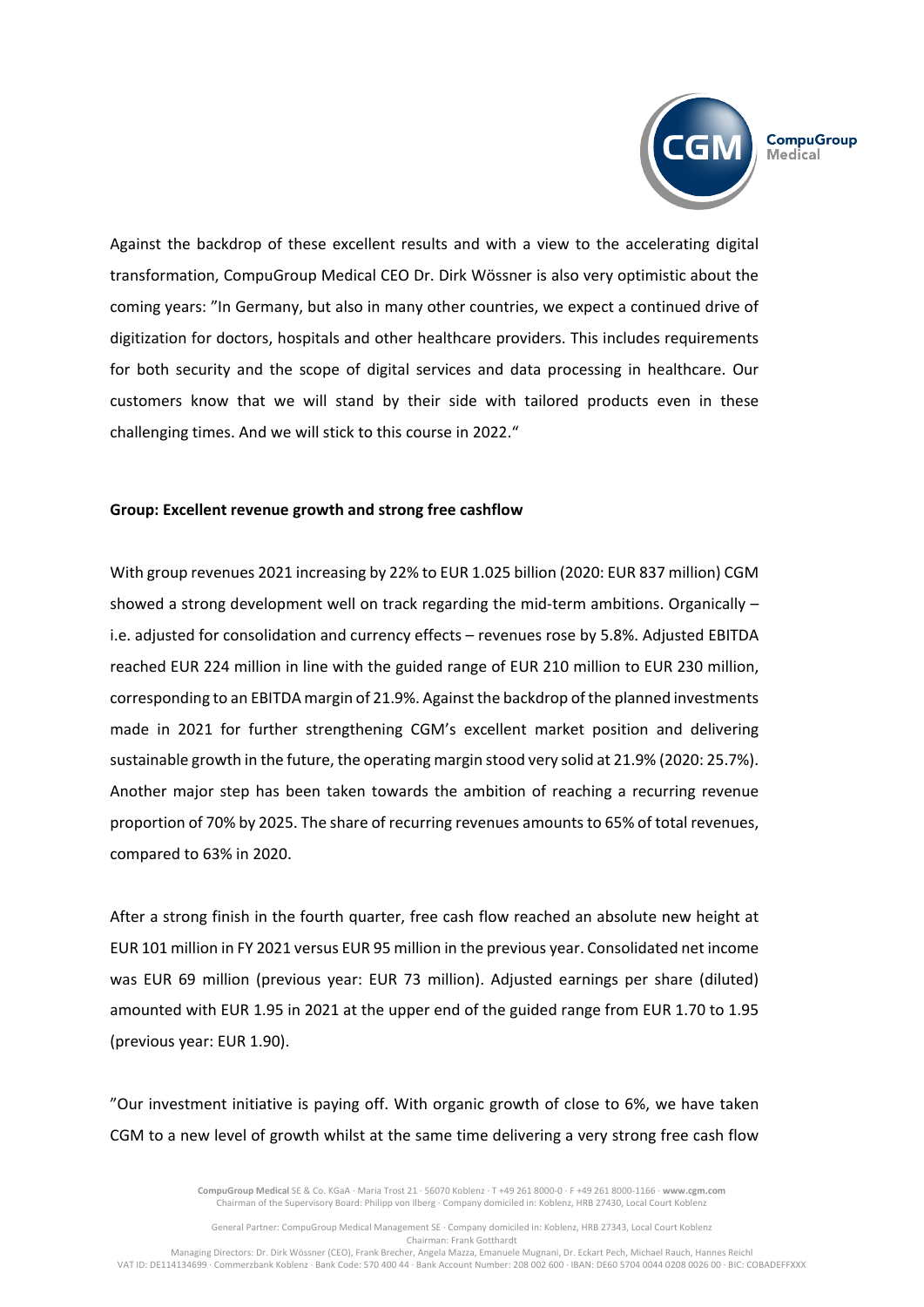

and are delivering on our mid-term targets published at the Capital Markets Day last September", comments Chief Financial Officer (CFO) Michael Rauch on the positive annual results. "We had, have and will continue to have answers to the digitization surge that the healthcare sector worldwide has been experiencing for many months."

## **Guidance 2022**

CompuGroup Medical expects another year with strong organic growth driven by the investment initiative started last year. As previously published, the company anticipates group revenues of EUR 1.075 billion to EUR 1.125 billion in 2022, which corresponds to an organic growth of 3% to 8%. CGM expects an adjusted EBITDA in the range of EUR 235 million to EUR 260 million, resulting in an EBITDA margin between 21% and 24%. Thus, the company isleaving the margin trough behind and confirming the mid-term ambitions of a margin of 25% in 2023 and 27% in 2025. CGM is also providing a detailed revenue guidance for the segments showing attractive growth in all areas.

## **ESG in focus**

In addition to the digital transformation in the healthcare sector and ongoing focus on changing customer needs resulting from it, the topic of ESG (Environment, Social, Governance) is also playing an increasingly important role for CGM. The key components for CGM are diversity, employee engagement and environmental and climate protection – in the company as well as with clients. Already today, the extended board of the company has three female members and thus a share of women in the extended management of 30%. Employee engagement is regularly ranked by employee surveys, which serve as a basis for further targets and measures. Across all three ESG focus areas, a clear target program will be developed in 2022, followed by a program of measures.

> **CompuGroup Medical** SE & Co. KGaA · Maria Trost 21 · 56070 Koblenz · T +49 261 8000-0 · F +49 261 8000-1166 · **www.cgm.com** Chairman of the Supervisory Board: Philipp von Ilberg · Company domiciled in: Koblenz, HRB 27430, Local Court Koblenz

General Partner: CompuGroup Medical Management SE · Company domiciled in: Koblenz, HRB 27343, Local Court Koblenz Chairman: Frank Gotthardt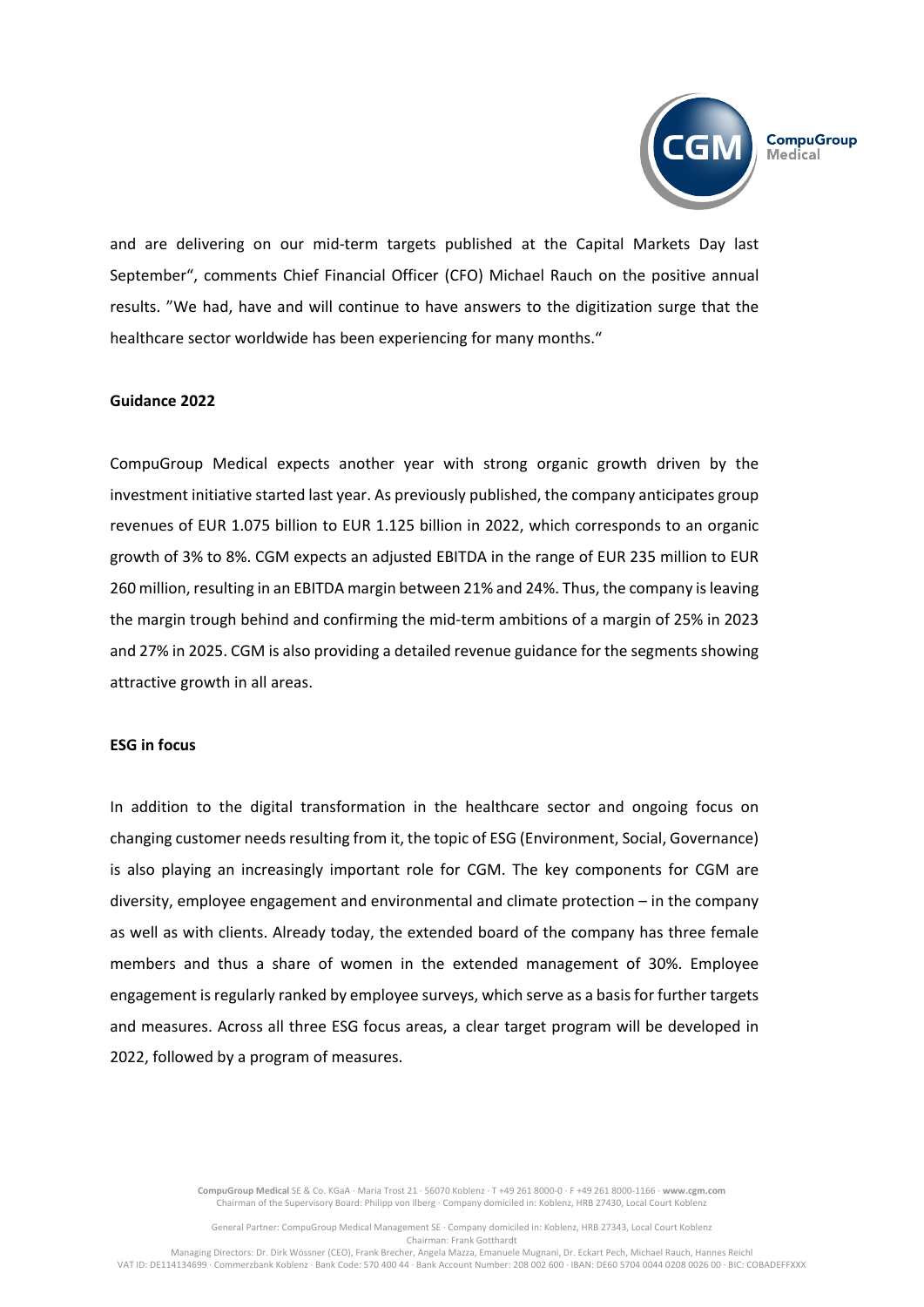

#### **Segments: Excellent performance across all segments**

Revenues in the **Ambulatory Information Systems** segment rose by 27% to EUR 476 million (previous year: EUR 375 million). Beside the benefits of the successful acquisitions made in the past, like eMDs in the US market, the company has seen strong momentum for digitization in the healthcare sector in 2021. Organically, revenues grew by 4%. This performance was mainly driven by the ongoing implementation of e-health records in the D-A-CH region and the rising demand for secure communication tools like KIM in Germany or MSS in France. Recurring revenues amounted to 76% of total revenues, reflecting a growth of 28% year-on-year. Adjusted EBITDA shows a stable development to EUR 118 million (previous year: EUR 118 million).

Another outstanding year has been recorded in the **Hospital Information Systems** segment, where revenues increased by 38% to EUR 257 million (previous year: EUR 187 million). This strong revenue growth was supported by the acquisitions of parts of the Cerner portfolio, as well as VISUS and KMS. Organic growth recorded a growth of 8% for full year 2021 and the team has won high profile orders like UKE, a hospital leading in digitization, or Bethel, operating in the attractive growth market of social care. The investments made in the past in innovative technologies like the G3 platform are bearing fruit here. The share of recurring revenues increased from 61% in 2020 to 64% in 2021. Adjusted EBITDA grew by 35% to EUR 43 million (previous year: EUR 32 million).

The **Consumer & Health Management Information Systems** segment recorded revenues of EUR 174 million, after EUR 158 million in 2020, which reflects an increase of 10% over the last year. Both, the Telematic Infrastructure (TI) and the data business contributed to the strong growth. TI benefited from the roll out to pharmacies at the beginning of 2021 and a connector upgrade in the second half. CGM recorded a steadily increasing user number of its data solutions like THERAFOX and Arznei aktuell, a new generation of app for medication checks, which resulted in an organic growth rate in the CHS segment of 9% excluding TI. Recurring revenues rose by 14% to EUR 62 million, improving mainly due to the increasing TI installed

> **CompuGroup Medical** SE & Co. KGaA · Maria Trost 21 · 56070 Koblenz · T +49 261 8000-0 · F +49 261 8000-1166 · **www.cgm.com** Chairman of the Supervisory Board: Philipp von Ilberg · Company domiciled in: Koblenz, HRB 27430, Local Court Koblenz

General Partner: CompuGroup Medical Management SE · Company domiciled in: Koblenz, HRB 27343, Local Court Koblenz Chairman: Frank Gotthardt